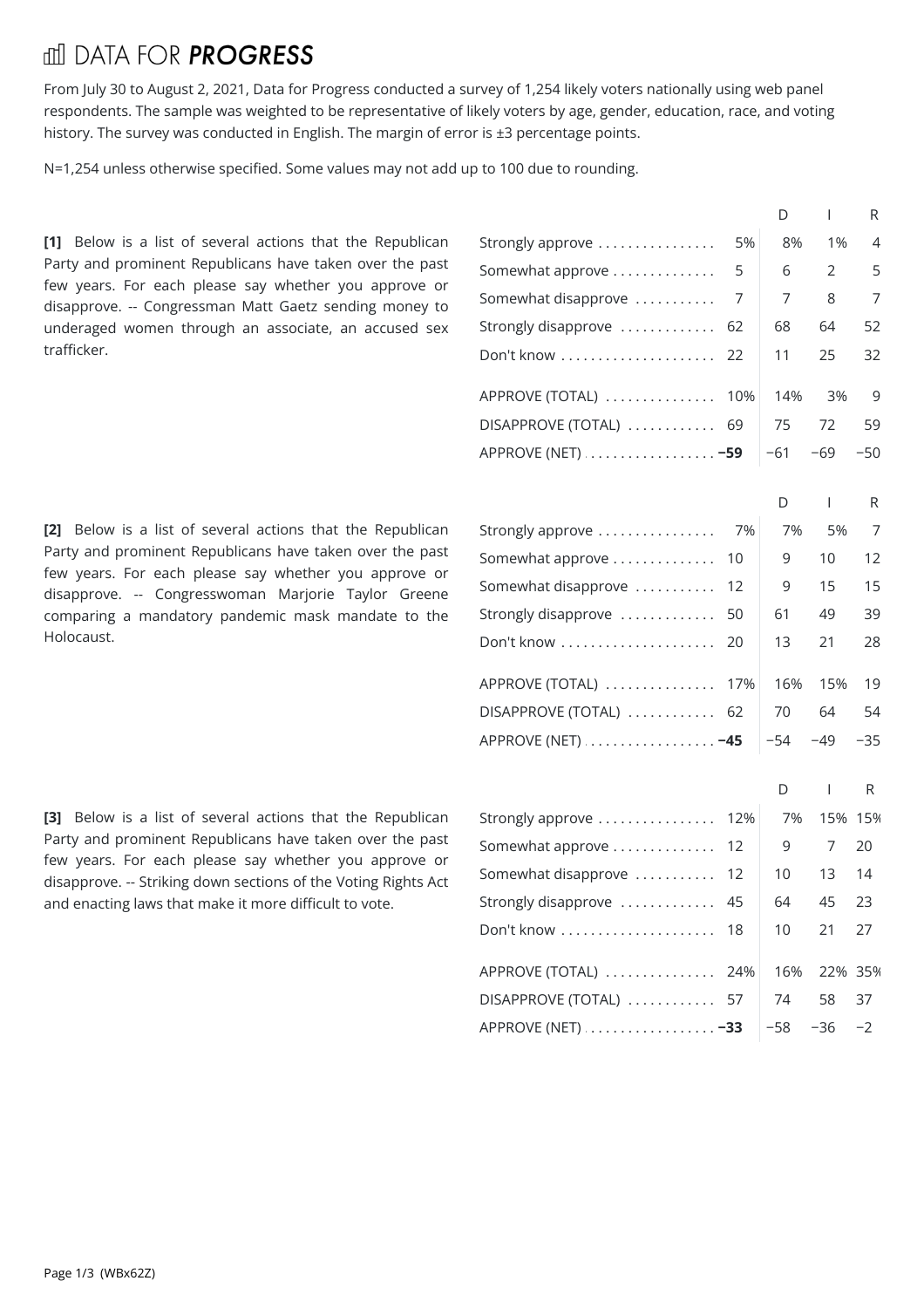[4] Below is a list of several actions that the Republican Party and prominent Republicans have taken over the past few years. For each please say whether you approve or disapprove. -- Nominating and confirming Supreme Court justices and lower court judges who hold conservative viewpoints to lifetime appointments.

[5] Below is a list of several actions that the Republican Party and prominent Republicans have taken over the past few years. For each please say whether you approve or disapprove. -- Cutting taxes for corporations and the wealthy.

**[6]** Below is a list of several actions that the Republican Party and prominent Republicans have taken over the past few years. For each please say whether you approve or disapprove. -- Blocking the passage of climate change legislation and denying the existence of climate change.

Strongly approve  $\dots\dots\dots\dots\dots$  21% 9% 23% 34% Somewhat approve  $\dots\dots\dots\dots 16$   $\mid$   $\;13$   $\;$   $\;15$   $\;$  21 Somewhat disapprove  $\dots\dots\dots 14$   $\quad$  16  $\quad$  14  $\quad$  10 Strongly disapprove  $\,\dots\ldots\ldots\ldots\,$  27  $\,$   $\,$   $\,$  45  $\,$  22  $\,$   $\,$  8  $\,$ . . . . . . . . . . . . . . . . . . . . . . . . . . . . . . . . . . . . . . . . . . . . . . . . . . . . . . . . . . . . . . . . . . . . . . . . . . . . . . . . Don'tknow 22 162526 . . . . . . . . . . . . . . . . . . . . . . . . . . . . . . . . . . . . . . . . . . . . . . . . . . . . . . . . . . . . . . . . . . . . . . . . . . . . . . . . APPROVE (TOTAL)37%22% 38% 55% . . . . . . . . . . . . . . . . . . . . . . . . . . . . . . . . . . . . . . . . . . . . . . . . . . . . . . . . . . . . . . . . . . . . . . . . . . . . . . . . DISAPPROVE (TOTAL)41 613618 . . . . . . . . . . . . . . . . . . . . . . . . . . . . . . . . . . . . . . . . . . . . . . . . . . . . . . . . . . . . . . . . . . . . . . . . . . . . . . . . APPROVE (NET) **−4** −39+2+37 D I R Strongly approve  $\dots\dots\dots\dots\dots\ 14\%|\ \ 12\%|\ \ 16\%|\ \ 15$ Somewhat approve . . . . . . . . . . . . . 13 | 9 10 20 Somewhat disapprove  $\dots\dots\dots$  12  $\vert\quad$  7  $\vert$  10  $\vert$  19 Strongly disapprove . . . . . . . . . . . 46 | 62 | 47 | 26 . . . . . . . . . . . . . . . . . . . . . . . . . . . . . . . . . . . . . . . . . . . . . . . . . . . . . . . . . . . . . . . . . . . . . . . . . . . . . . . . Don'tknow 15 9 17 20 APPROVE (TOTAL) . . . . . . . . . . . . . . 27% | 21% 26% 35 DISAPPROVE (TOTAL) . . . . . . . . . . . 58 | 69 57 45 . . . . . . . . . . . . . . . . . . . . . . . . . . . . . . . . . . . . . . . . . . . . . . . . . . . . . . . . . . . . . . . . . . . . . . . . . . . . . . . . APPROVE (NET) **−31** −48 −31 −10 D I R Strongly approve  $\ldots\ldots\ldots\ldots\ldots\quad$  17% | 10% 15% 26% Somewhat approve . . . . . . . . . . . . . 12 | 8 13 16 Somewhat disapprove  $\dots\dots\dots$  14  $\vert$  11  $\vert$  12  $\vert$  19 Strongly disapprove . . . . . . . . . . . 41 | 62 | 41 | 17 . . . . . . . . . . . . . . . . . . . . . . . . . . . . . . . . . . . . . . . . . . . . . . . . . . . . . . . . . . . . . . . . . . . . . . . . . . . . . . . . Don'tknow 16 10 19 22 APPROVE (TOTAL) . . . . . . . . . . . . . . 29% | 18% 28% 42% . . . . . . . . . . . . . . . . . . . . . . . . . . . . . . . . . . . . . . . . . . . . . . . . . . . . . . . . . . . . . . . . . . . . . . . . . . . . . . . . DISAPPROVE (TOTAL)55 73 53 36 . . . . . . . . . . . . . . . . . . . . . . . . . . . . . . . . . . . . . . . . . . . . . . . . . . . . . . . . . . . . . . . . . . . . . . . . . . . . . . . . APPROVE (NET) **−26** −55 −25 +6 D I R Strongly approve  $\ldots\ldots\ldots\ldots\ldots\,$  29%  $\vert\quad$  8% 30%  $\vert$  52% Somewhat approve  $\dots\dots\dots\dots 13$   $\quad$  7  $\quad$  13  $\quad$  20 Somewhat disapprove  $\dots\dots\dots\ 8$   $9$   $8$   $6$ D I R

| Strongly disapprove $\ldots \ldots \ldots \ldots 39$   68 37 |  |  |
|--------------------------------------------------------------|--|--|
| Don't know  11   8 12 14                                     |  |  |
| APPROVE (TOTAL)  42% 15% 43% 72%                             |  |  |
| DISAPPROVE (TOTAL)  47 77 45 14                              |  |  |
| APPROVE (NET) $\ldots \ldots \ldots \ldots -5$ -62 -2 +58    |  |  |

[7] Below is a list of several actions that the Republican Party and prominent Republicans have taken over the past few years. For each please say whether you approve or disapprove. -- Supporting Donald Trump, a divisive president who was impeached twice.